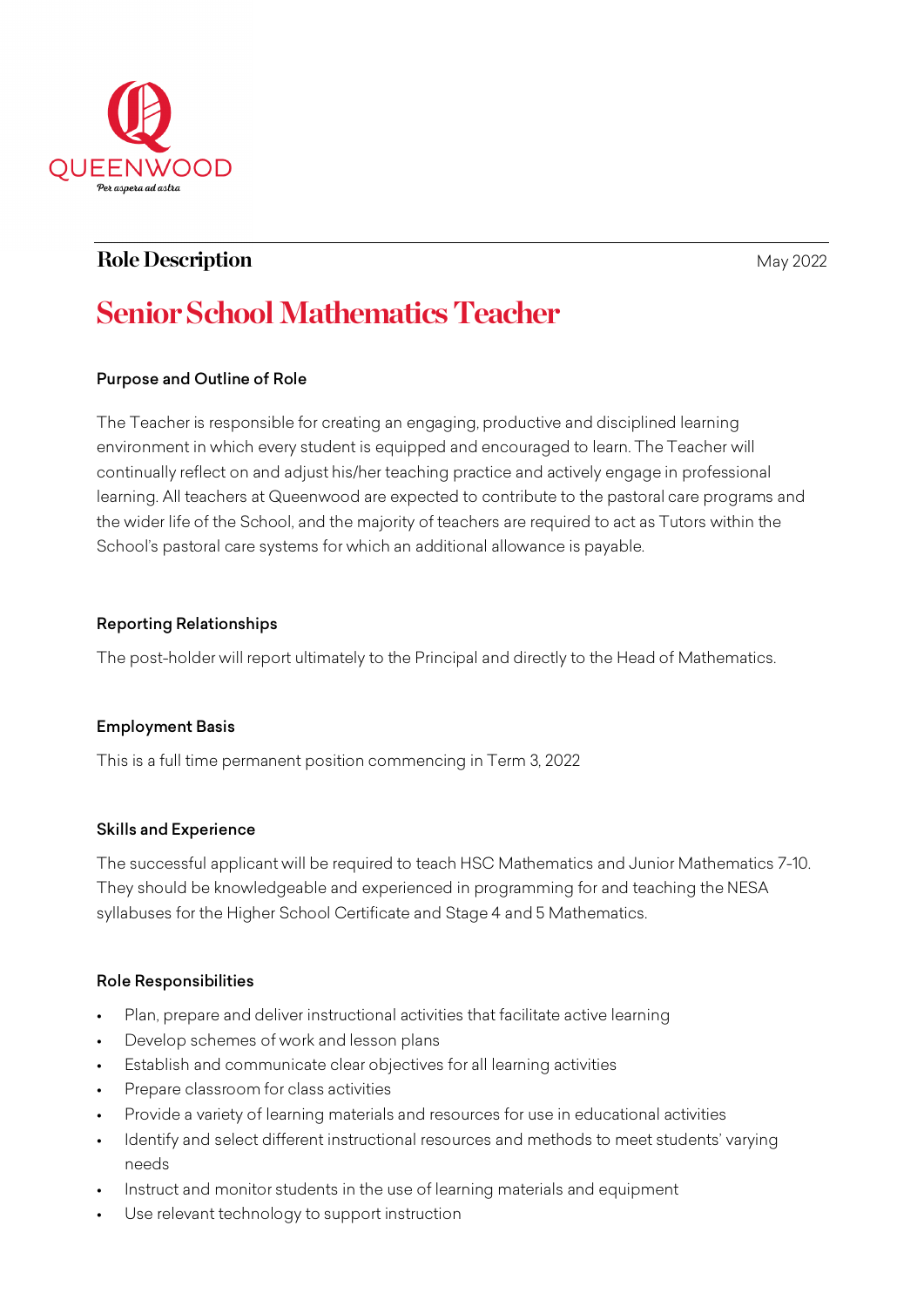

- Observe and evaluate students' performance and development
- Assign and grade class work, homework, tests and assignments in a timely manner
- Provide appropriate feedback on work
- Encourage and monitor the progress of individual students
- Maintain accurate and complete records of students' progress and development
- Update all necessary records accurately and completely as required within regulatory frameworks and under School policies
- Prepare required reports on students and activities
- Manage student behaviour in the classroom by establishing and enforcing rules and procedures
- Maintain discipline in accordance with the rules and disciplinary systems of the school
- Perform certain pastoral duties including but not limited to student support, counselling students with academic problems and providing student encouragement
- Participate in extracurricular activities such as social activities, sporting activities, clubs and student organisations
- Participate in department and school meetings, parent meetings
- Communicate necessary information regularly to students, colleagues and parents regarding student progress and student needs
- Keep up to date with developments in subject area, teaching resources and methods and make relevant changes to instructional plans and activities
- Attend meetings, training, school functions as required and perform regular duties such as playground duty, invigilation etc. Some of these may require attendance out of hours.
- Engage in an annual review and development process in alignment with the Australian Professional Teaching Standards in the spirit of ongoing professional learning
- Participate in the School's outdoor education program during Camp Week
- Contribute to departmental and School programs and activities beyond the curriculum
- Perform such other duties as the Principal may from time to time direct

#### Key Competencies

- A deep love of mathematics and the ability to foster in young people critical and creative thinking and a love of number, shape and pattern
- Excellent written and verbal communication skills
- Appropriate qualifications and eligibility to teach under the requirements of NSW law and School policy
- Thorough knowledge of effective and relevant teaching strategies based on student characteristics
- Strong understanding of curriculum requirements and the ability to plan and deliver robust and stimulating teaching activities within well-structured programs
- Ability and willingness to evaluate and critically reflect upon own professional practice
- Proficiency in a range of technologies to support teaching and professional duties